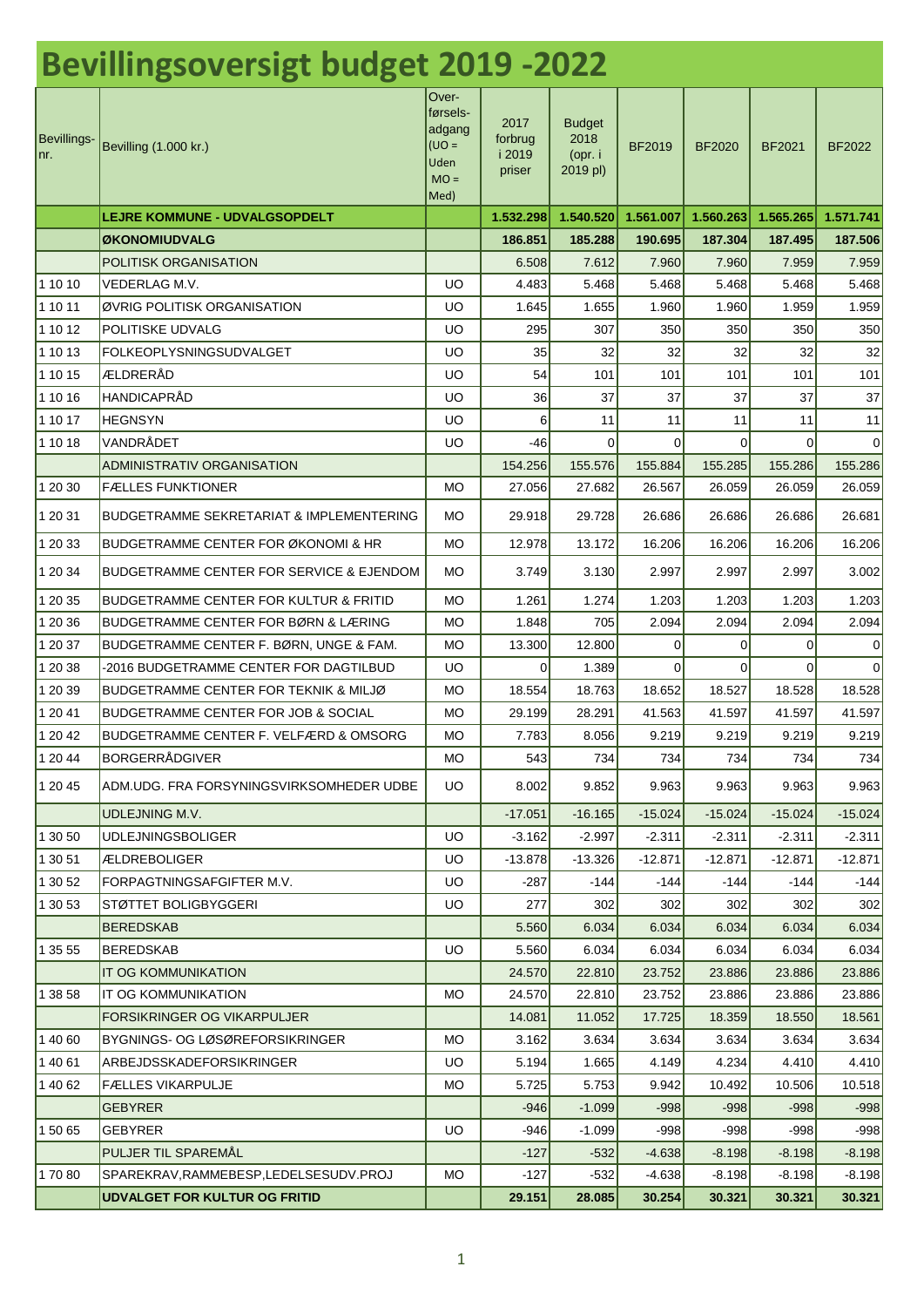| Bevillings-<br>nr. | Bevilling (1.000 kr.)                    | Over-<br>førsels-<br>adgang<br>$=$ OU)<br>Uden<br>$MO =$<br>Med) | 2017<br>forbrug<br>i 2019<br>priser | <b>Budget</b><br>2018<br>(opr. i<br>2019 pl) | <b>BF2019</b> | <b>BF2020</b> | <b>BF2021</b> | <b>BF2022</b> |
|--------------------|------------------------------------------|------------------------------------------------------------------|-------------------------------------|----------------------------------------------|---------------|---------------|---------------|---------------|
|                    | <b>KULTUR &amp; FRITID</b>               |                                                                  | 29.151                              | 28.085                                       | 30.254        | 30.321        | 30.321        | 30.321        |
| 2 10 10            | <b>FÆLLES FACILITETER</b>                | МO                                                               | 3.398                               | 3.858                                        | 3.682         | 3.682         | 3.682         | 3.682         |
| 2 10 11            | <b>IDRÆTSHALLER</b>                      | <b>MO</b>                                                        | 1.848                               | 993                                          | 1.531         | 1.531         | 1.531         | 1.531         |
| 2 10 12            | <b>BIBLIOTEK &amp; ARKIV</b>             | <b>MO</b>                                                        | 8.681                               | 8.659                                        | 8.722         | 8.784         | 8.784         | 8.784         |
| 2 10 13            | <b>MUSIKSKOLEN</b>                       | <b>MO</b>                                                        | 3.641                               | 3.729                                        | 3.730         | 3.730         | 3.730         | 3.730         |
| 2 10 14            | FRITIDSAKTIVITETER M.V. UNDER FOLKEOPLYS | <b>MO</b>                                                        | 5.832                               | 6.121                                        | 6.121         | 6.121         | 6.121         | 6.121         |
| 2 10 16            | TILSKUD T/ KULTURELLE OPG, MUSEER MV     | МO                                                               | 5.799                               | 6.400                                        | 6.470         | 6.470         | 6.470         | 6.470         |
| 2 10 17            | <b>EKSTERNE PROJEKTMIDLER</b>            | <b>MO</b>                                                        | -47                                 | $-1.676$                                     | $\Omega$      | 0             | 0             | $\Omega$      |
|                    | <b>UDVALGET FOR BØRN OG UNGDOM</b>       |                                                                  | 480.803                             | 475.736                                      | 478.274       | 478.080       | 482.105       | 484.342       |
|                    | <b>SKOLETILBUD</b>                       |                                                                  | 288.688                             | 284.142                                      | 282.560       | 281.185       | 282.772       | 282.084       |
| 3 10 10            | FÆLLES UDGIFTER OG INDTÆGTER             | МO                                                               | 21.755                              | 23.350                                       | 22.321        | 20.946        | 22.532        | 21.845        |
| 3 10 11            | FORÆLDREBETALING SFO                     | <b>UO</b>                                                        | $-27.891$                           | -26.595                                      | $-26.448$     | $-26.448$     | $-26.448$     | $-26.448$     |
| 3 10 12            | FRIPLADSER, SØSKENDERABAT M.V.           | <b>UO</b>                                                        | 9.630                               | 9.718                                        | 9.521         | 9.521         | 9.521         | 9.521         |
| 3 10 13            | BET TIL/FRA STAT OG KOMMUNER SKOLER OG S | МO                                                               | 37.309                              | 38.070                                       | 38.134        | 38.134        | 38.134        | 38.134        |
| 3 10 14            | <b>ALLERSLEV SKOLE</b>                   | <b>MO</b>                                                        | 37.335                              | 35.981                                       | 34.670        | 34.670        | 34.670        | 34.670        |
| 3 10 15            | <b>BRAMSNÆSVIGSKOLEN</b>                 | <b>MO</b>                                                        | 25.192                              | 25.342                                       | 24.730        | 24.730        | 24.730        | 24.730        |
| 3 10 16            | <b>HVALSØ SKOLE</b>                      | МO                                                               | 39.954                              | 39.326                                       | 37.343        | 37.343        | 37.343        | 37.343        |
| 3 10 17            | KIRKE SAABY SKOLE                        | <b>MO</b>                                                        | 20.024                              | 20.406                                       | 21.057        | 21.057        | 21.057        | 21.057        |
| 3 10 18            | KIRKE HYLLINGE SKOLE                     | <b>MO</b>                                                        | 25.689                              | 26.217                                       | 26.751        | 26.751        | 26.751        | 26.751        |
| 3 10 19            | OSTED SKOLE                              | МO                                                               | 18.578                              | 17.592                                       | 18.938        | 18.938        | 18.938        | 18.938        |
| 3 10 20            | TRÆLLERUPSKOLEN                          | МO                                                               | 20.021                              | 19.298                                       | 20.116        | 20.116        | 20.116        | 20.116        |
| 3 10 21            | <b>FIRKLØVERSKOLEN</b>                   | <b>MO</b>                                                        | 18.273                              | 18.497                                       | 18.924        | 18.924        | 18.924        | 18.924        |
| 3 10 22            | UNGDOMSSKOLEN                            | <b>MO</b>                                                        | 5.999                               | 6.549                                        | 6.114         | 6.114         | 6.114         | 6.114         |
| 3 10 23            | SPECIALUNDERVISNING M.V.                 | МO                                                               | 36.820                              | 30.389                                       | 30.389        | 30.389        | 30.389        | 30.389        |
|                    | <b>BØRN, UNGE OG FAMILIE</b>             |                                                                  | 81.931                              | 80.752                                       | 80.814        | 80.798        | 80.876        | 80.953        |
| 3 20 30            | FÆLLESUDG. + KOMPENSATION LØN/MERUDG     | UO                                                               | 4.803                               | 6.632                                        | 6.541         | 6.541         | 6.541         | 6.541         |
| 3 20 32            | <b>SÆRLIGE TILBUD</b>                    | <b>UO</b>                                                        | 54.618                              | 50.695                                       | 50.143        | 50.143        | 50.143        | 49.521        |
| 3 20 34            | PÆDAGOGISK PSYKOLOGISK RÅDGIVNING        | MO.                                                              | 9.929                               | 10.754                                       | 10.754        | 10.754        | 10.754        | 10.754        |
| 3 20 35            | <b>FAMILIEHUSET</b>                      | <b>MO</b>                                                        | 4.276                               | 4.313                                        | 5.020         | 5.020         | 5.020         | 5.642         |
| 3 20 37            | TANDPLEJEN                               | MO.                                                              | 8.305                               | 8.359                                        | 8.355         | 8.340         | 8.418         | 8.495         |
|                    | <b>DAGTILBUD</b>                         |                                                                  | 110.183                             | 110.842                                      | 114.900       | 116.096       | 118.457       | 121.305       |
| 3 30 40            | FÆLLESUDGIFTER DAGTILBUD M.V.            | <b>MO</b>                                                        | 5.536                               | 5.640                                        | 5.843         | 5.843         | 5.843         | 5.843         |
| 3 30 41            | TILSKUDSORDNINGER OG DEMOGRAFI           | МO                                                               | 22.751                              | 25.637                                       | 25.110        | 28.163        | 31.918        | 34.753        |
| 3 30 42            | FORÆLDREBETALING DAGTILBUD               | <b>UO</b>                                                        | $-29.798$                           | $-29.118$                                    | $-29.967$     | $-29.310$     | $-28.662$     | -28.475       |
| 3 30 43            | FRIPLADSER, SØSKENDETILSKUD M.V.         | <b>UO</b>                                                        | 7.937                               | 7.875                                        | 8.110         | 7.926         | 7.746         | 7.692         |
| 3 30 45            | <b>DAGPLEJEN</b>                         | <b>MO</b>                                                        | 23.596                              | 21.251                                       | 21.593        | 20.482        | 19.927        | 20.642        |
| 3 30 49            | OMRÅDE A                                 | <b>MO</b>                                                        | 29.804                              | 29.008                                       | 29.868        | 29.406        | 28.864        | 28.563        |
| 3 30 50            | OMRÅDE C                                 | МO                                                               | 13.030                              | 12.841                                       | 13.554        | 13.343        | 13.106        | 12.989        |
| 3 30 52            | OMRÅDE B                                 | МO                                                               | 24.129                              | 23.097                                       | 25.328        | 24.719        | 24.251        | 24.042        |
| 3 30 60            | SELVEJENDE INSTITUTIONER                 | <b>MO</b>                                                        | 4.617                               | 4.249                                        | 4.926         | 4.988         | 4.929         | 4.720         |
| 3 30 70            | SUNDHEDSPLEJEN                           | MO                                                               | 3.330                               | 3.249                                        | 3.421         | 3.422         | 3.422         | 3.422         |
| 3 30 71            | STØTTEPÆDAGOGER                          | MO.                                                              | 5.252                               | 7.114                                        | 7.114         | 7.114         | 7.114         | 7.114         |
| #VÆRDI!            | <b>UDVALGET FOR TEKNIK OG MILJØ</b>      |                                                                  | 112.657                             | 115.147                                      | 110.647       | 109.812       | 109.883       | 109.797       |
|                    | <b>TEKNIK &amp; MILJØ</b>                |                                                                  | 4.224                               | 4.178                                        | 4.655         | 4.340         | 4.340         | 4.340         |
| 4 10 10            | NATUR, MILJØ OG PLAN                     | МO                                                               | 3.422                               | 3.111                                        | 3.605         | 3.290         | 3.290         | 3.290         |
| 4 10 11            | IT-FAGSYSTEMER (GIS)                     | MO.                                                              | 787                                 | 951                                          | 934           | 934           | 934           | 934           |
| 4 10 12            | <b>BYFORNYELSE</b>                       | <b>MO</b>                                                        | 14                                  | 116                                          | 116           | 116           | 116           | 116           |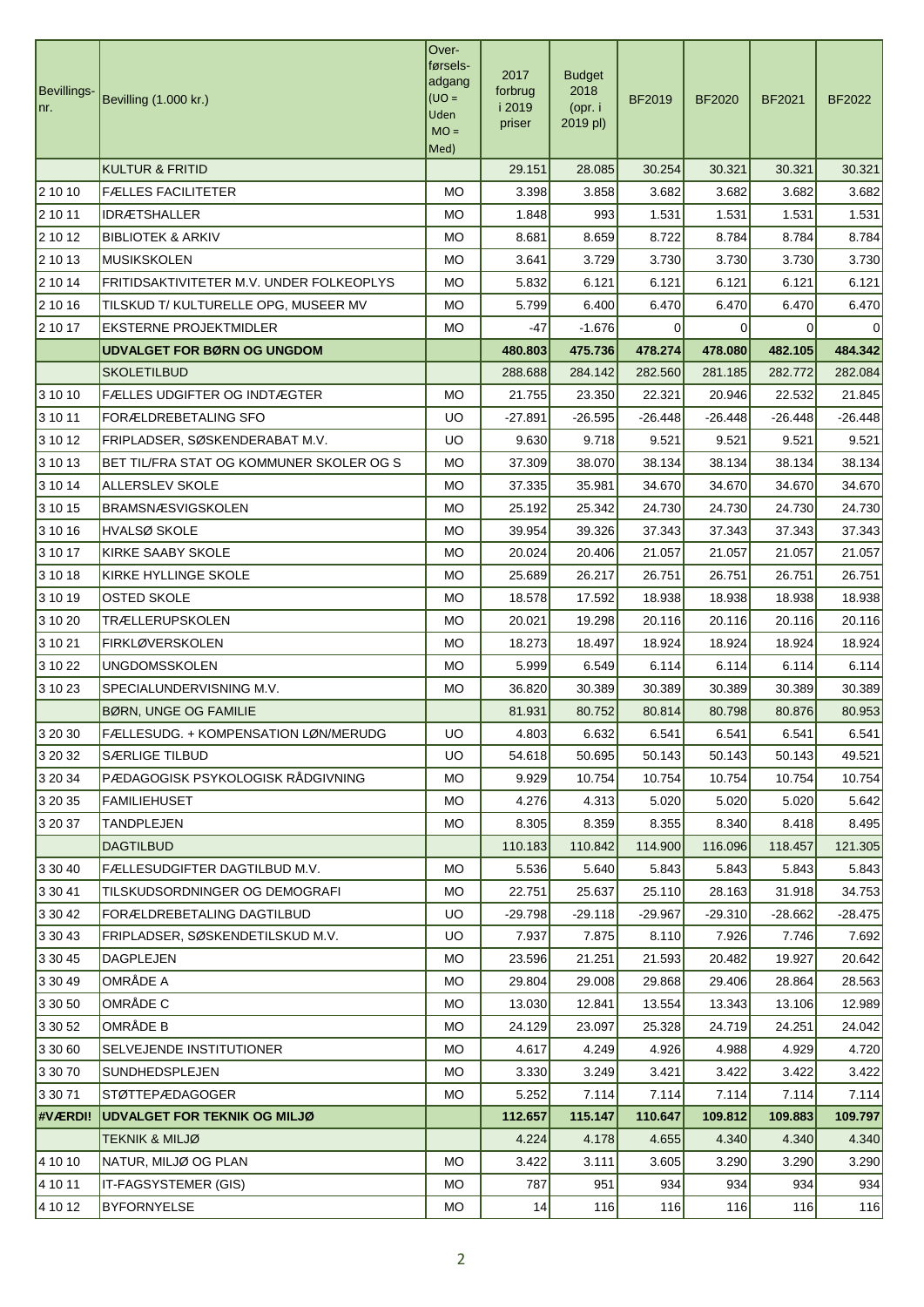| Bevillings-<br>Inr. | Bevilling (1.000 kr.)                        | Over-<br>førsels-<br>adgang<br>$U = 0U$<br>Uden<br>$MO =$<br>Med) | 2017<br>forbrug<br>i 2019<br>priser | <b>Budget</b><br>2018<br>(opr. i<br>2019 pl) | <b>BF2019</b> | <b>BF2020</b> | <b>BF2021</b> | <b>BF2022</b> |
|---------------------|----------------------------------------------|-------------------------------------------------------------------|-------------------------------------|----------------------------------------------|---------------|---------------|---------------|---------------|
|                     | <b>VEJE &amp; TRAFIK</b>                     |                                                                   | 62.395                              | 60.686                                       | 57.559        | 57.674        | 57.881        | 57.794        |
| 4 20 20             | <b>GRØNNE AREALER</b>                        | <b>MO</b>                                                         | 4.162                               | 5.594                                        | 8.298         | 8.298         | 8.341         | 8.341         |
| 4 20 21             | MATERIELGÅRDEN                               | <b>MO</b>                                                         | 10.796                              | 7.687                                        | 5.268         | 5.268         | 5.268         | 5.268         |
| 4 20 22             | VEJVEDLIGEHOLDELSE                           | <b>MO</b>                                                         | 10.717                              | 11.732                                       | 11.732        | 11.732        | 11.732        | 11.732        |
| 4 20 23             | <b>VINTERVEDLIGEHOLDELSE</b>                 | <b>MO</b>                                                         | 5.987                               | 5.913                                        | 5.807         | 5.809         | 5.809         | 5.809         |
| 4 20 24             | KOLLEKTIV TRAFIK                             | <b>UO</b>                                                         | 25.371                              | 24.948                                       | 21.641        | 21.754        | 21.919        | 21.832        |
| 4 20 26             | VEJBELYSNING & VEJAFVANDINGSBIDRAG           | <b>MO</b>                                                         | 5.362                               | 4.812                                        | 4.812         | 4.812         | 4.812         | 4.812         |
|                     | FORSYNINGSVIRKSOMHED                         |                                                                   | $-118$                              | 664                                          | $-840$        | $-1.482$      | $-1.482$      | $-1.482$      |
| 4 25 27             | <b>RENOVATION</b>                            | <b>MO</b>                                                         | $-548$                              | 630                                          | $-706$        | $-1.347$      | $-1.347$      | $-1.347$      |
| 4 25 28             | <b>ROTTEBEKÆMPELSE</b>                       | МO                                                                | 430                                 | 35                                           | $-134$        | $-134$        | $-134$        | $-134$        |
|                     | <b>EJENDOMSDRIFT</b>                         |                                                                   | 46.156                              | 49.620                                       | 49.273        | 49.280        | 49.144        | 49.144        |
| 4 30 30             | <b>EJENDOMSVEDLIGEHOLDELSE</b>               | <b>MO</b>                                                         | 2.253                               | 2.710                                        | 2.055         | 2.055         | 2.055         | 2.055         |
| 4 30 31             | DRIFTS AF ADMINISTRATIONSBYGNINGER           | <b>MO</b>                                                         | 2.664                               | 2.943                                        | 2.943         | 2.943         | 2.943         | 2.943         |
| 4 30 32             | <b>ENERGIFORBRUG</b>                         | МO                                                                | 13.081                              | 13.324                                       | 13.327        | 13.330        | 13.330        | 13.330        |
| 4 30 33             | <b>ENERGISTYRING OG -MÆRKNING</b>            | <b>MO</b>                                                         | 1.201                               | 448                                          | 448           | 448           | 448           | 448           |
| 4 30 34             | SAMORDNET RENGØRING                          | <b>MO</b>                                                         | 19.059                              | 20.255                                       | 20.557        | 20.557        | 20.557        | 20.557        |
| 4 30 35             | TEKNISKE SERVICEFUNKTIONER                   | <b>MO</b>                                                         | 7.897                               | 9.940                                        | 9.943         | 9.946         | 9.810         | 9.810         |
|                     | <b>UDVALGET FOR JOB OG ARBEJDSMARKED</b>     |                                                                   | 166.412                             | 166.865                                      | 169.426       | 167.539       | 167.885       | 168.362       |
|                     | <b>JOBCENTER</b>                             |                                                                   | 166.412                             | 166.865                                      | 169.426       | 167.539       | 167.885       | 168.362       |
| 5 10 10             | UNGDOMSVEJL. OG SÆRLIG TILRETT. UDD.         | <b>UO</b>                                                         | 4.664                               | 3.982                                        | 4.536         | 4.536         | 4.536         | 4.536         |
| 5 10 11             | ARB.MAR.FORANST. OG FORSØRGERYDELSER         | <b>UO</b>                                                         | 86.874                              | 87.958                                       | 92.399        | 93.909        | 94.811        | 95.433        |
| 5 10 12             | INTRODUKT.PROGRAM UDLÆND. & YDELSER          | <b>UO</b>                                                         | 8.283                               | 14.671                                       | 10.114        | 7.811         | 7.256         | 7.110         |
| 5 10 13             | <b>SYGEDAGPENGE</b>                          | <b>UO</b>                                                         | 29.500                              | 29.050                                       | 27.464        | 27.464        | 27.464        | 27.464        |
| 5 10 14             | DAGPENGE TIL FORSIKREDE LEDIGE               | <b>UO</b>                                                         | 37.091                              | 31.204                                       | 34.913        | 33.819        | 33.819        | 33.819        |
|                     | <b>UDVALGET FOR SOCIAL, SUNDHED OG ÆLDRE</b> |                                                                   | 554.755                             | 567.680                                      | 579.992       | 585.487       | 585.856       | 589.694       |
|                     | <b>VELFÆRD &amp; OMSORG</b>                  |                                                                   | 333.508                             | 338.061                                      | 356.779       | 364.700       | 366.511       | 371.339       |
| 6 10 10             | FÆLLESUDGIFTER VELFÆRD OG OMSORG             | МO                                                                | 15.678                              | 21.022                                       | 23.488        | 28.576        | 28.582        | 28.603        |
| 6 10 12             | AKT.BESTEMT FINANS. AF SUNDHEDSVÆSEN         | UO.                                                               | 106.545                             | 111.554                                      | 117.515       | 118.332       | 118.460       | 118.481       |
| 6 10 13             | PLEJECENTRE OG AFLASTNINGSBOLIGER            | МO                                                                | 69.598                              | 70.289                                       | 83.150        | 87.143        | 87.210        | 89.905        |
| 6 10 14             | BESTILLERFUNKTION MV.                        | <b>UO</b>                                                         | 59.507                              | 56.863                                       | 61.423        | 59.075        | 60.039        | 61.093        |
| 6 10 15             | MELLEMKOMM. AFR PLEJE I PL.BOLIG MV.         | UO.                                                               | 3.186                               | $-3.249$                                     | $-164$        | $-164$        | $-164$        | $-164$        |
| 6 10 16             | HJÆLPEMIDLER OG TILSKUD MV.                  | UO.                                                               | 16.332                              | 17.881                                       | 17.390        | 17.547        | 17.712        | 17.855        |
| 6 10 18             | HJEMMEPLEJE - UDFØRER                        | MO.                                                               | 5.659                               | 7.336                                        | 7.943         | 8.114         | 8.420         | 8.583         |
| 6 10 19             | NATTEVAGT, SYGEPL, DAGCENTRE & GENOPTRÆN     | МO                                                                | 54.330                              | 53.644                                       | 44.143        | 44.180        | 44.349        | 45.078        |
| 6 10 21             | AKTIVITETSCENTRE                             | МO                                                                | 2.672                               | 2.722                                        | 1.891         | 1.897         | 1.903         | 1.906         |
|                     | <b>SOCIALE TILBUD</b>                        |                                                                   | 132.603                             | 134.019                                      | 133.307       | 132.291       | 131.783       | 131.783       |
| 6 20 30             | FÆLLESUDGIFTER OG LEDERLØNNINGER             | <b>UO</b>                                                         | 1.497                               | 1.503                                        | 1.503         | 1.503         | 1.503         | 1.503         |
| 6 20 31             | DET SPECIALISEREDE VOKSENOMRÅDE MYNDIGHE     | UO.                                                               | 132.596                             | 132.763                                      | 132.051       | 131.036       | 130.528       | 130.528       |
| 6 20 33             | <b>TEAM BOSTØTTE</b>                         | МO                                                                | 2.060                               | 1.722                                        | 1.722         | 1.722         | 1.722         | 1.722         |
| 6 20 34             | <b>SOLVANG</b>                               | MO.                                                               | $-1.627$                            | $-942$                                       | $-942$        | $-942$        | $-942$        | $-942$        |
| 6 20 35             | <b>BRAMSNÆSVIG</b>                           | MO.                                                               | $-1.236$                            | $-1.090$                                     | $-1.090$      | $-1.090$      | $-1.090$      | $-1.090$      |
| 6 20 36             | <b>BOFÆLLESSKABER</b>                        | MO.                                                               | $-690$                              | 62                                           | 62            | 62            | 62            | 62            |
|                     | DIVERSE YDELSER MV.                          |                                                                   | 88.644                              | 95.601                                       | 89.906        | 88.495        | 87.562        | 86.572        |
| 6 30 41             | STØTTE FRIVILLIGT SOCIALT ARBEJDE            | МO                                                                | 270                                 | 275                                          | 275           | 275           | 275           | 275           |
| 6 30 42             | <b>FØRTIDSPENSION</b>                        | <b>UO</b>                                                         | 80.209                              | 78.003                                       | 73.638        | 71.165        | 69.902        | 68.912        |
| 6 30 43             | <b>FLYGTNINGE</b>                            | <b>UO</b>                                                         | $-9.210$                            | $-552$                                       | $-1.882$      | $-820$        | $-490$        | $-490$        |